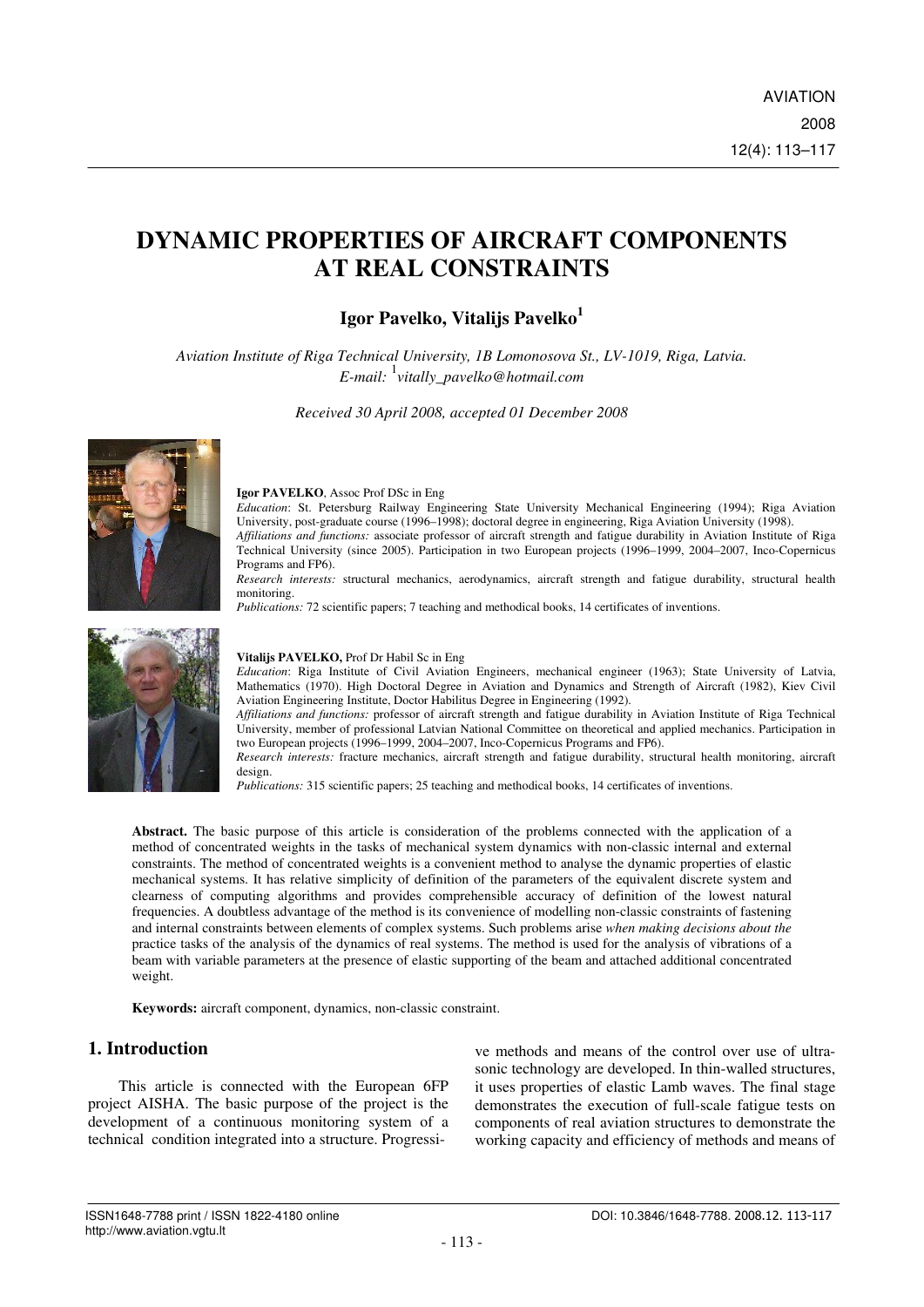non-destructive testing. The object of testing is the tail beam of an MI-8 helicopter (Fig 1). It is a typical aircraft component made of aluminium alloy.



**Fig 1.** Stand of dynamic testing of an MI-8 helicopter tail beam (1–tail beam, 2–support, 3–mechanical vibrator, 4–motor, 5–V-belt gear)

At the planning stage of an experiment, there are problems with choosing an optimum mode for the tests that would combine the demanded distribution of stresses, duration of tests, and relative simplicity of excitation of the mechanical load. In connection with this, there was the necessity to analyse the dynamic characteristics of the tested object.

There are plenty of methods for the dynamic analysis of a mechanical system (Timoshenko *et al.* 1974, Tse *et al.* 1983, Mei 2006, Romeo 2006). Exact analytical methods have limited application, and their role is mainly the reference solution for the estimation of the accuracy of approximated methods. Among the latter, a prominent place is occupied by Ritz's methods, various versions of energetic methods, and methods of replacing a system having continuous parameters with a system having a limited number of concentrated weights (Zirkelback *et al.* 2006, James *et al.* 1989, Newland 1989, Collar *et al.* 1987). The universal numerical method of finite elements (FEM) is also one of the methods of this group (Huebner 1975).

There are many methods to analyse the dynamic behaviour of complex elastic structures, and special estimation of accuracy by comparison with a precise analytical solution usually shows the rational selection of model parameters and allows obtaining acceptable results of simulation. But modelling of boundary conditions is often not adequate. Real experimental data therefore

exhibits an unacceptable difference from the results of simulation in such cases.

In this research, there are two aims. The first is the method of the concentrated application of weights to define the dynamic characteristics of a real aircraft component with continuously distributed weight. The second (and this is the main aim) is the correct simulation of non-classic internal and external constraints at the application of a method of concentrated weights.

#### **2. Method of concentrated weights**

In connection with the relatively long length of a beam in comparison with the diameter of its crosssection, the beam schematisation of such structure is admissible at the analysis of its dynamic characteristics. The equation of movement in this case looks like

$$
m(z)\frac{\partial^2 v}{\partial t^2} + \frac{\partial^2}{\partial z^2} \left( EJ_x \frac{\partial^2 v}{\partial z^2} \right) = q(z,t), \qquad (1)
$$

where  $v(z,t)$  is deflection of a beam,  $m(z)$  is intensity of weight distribution,  $EJ_x$  is bending stiffness of the crosssections of a beam, and  $q(z,t)$  is intensity of the distributed external load. If  $q(z,t) \equiv 0$ , free movement without participation of external forces is realized.

Generally, if the mass and stiffness of the crosssections is distributed non-uniformly, an analytical solution cannot be received. The approximated method of concentrated weights is therefore used for the purpose of this research. For definition of natural frequencies and forms, the actual beam with continuously distributed weight must be replaced by a weightless beam with the same bending stiffness, but with a finite number of concentrated weights in a finite number of nodes *(k+1)*. For this purpose, the beam has been sheared into finite number of parts  $k$ . For each of them weight  $M_i$  and its centre coordinate *zic* was defined, and then it was distributed between nodes *(i-1)* and *i*, which are finite nods of the part. From a condition of static equivalence, there are the next expressions

$$
M_{i} = \Delta M_{i-1} + \Delta M_{i}
$$
  

$$
M_{i} \cdot z_{ic} = \Delta M_{i-1} \cdot z_{i-1} + \Delta M_{i} \cdot z_{i} = \int_{z_{i-1}}^{z_{i}} z_{i} \cdot m(z) dz
$$

where ∆*Mi-1* and ∆*Mi* are two components of weight of the part attached to units *(i-1)* and *i* accordingly.

If the sheared beam has enough many of parts, within one part the distribution of weight can be accepted as linear and then the last two equations can be written down as

$$
M_{i} = \Delta M_{i} + \Delta M_{i-1} \approx \frac{m_{i} + m_{i-1}}{2} \cdot \Delta z_{i}
$$
  

$$
M_{i} z_{ic} = \Delta M_{i-1} z_{i-1} + \Delta M_{i} z_{i} \approx \frac{m_{i} z_{i} + m_{i-1} z_{i-1}}{2} \cdot \Delta z_{i}
$$

or in the dimensionless form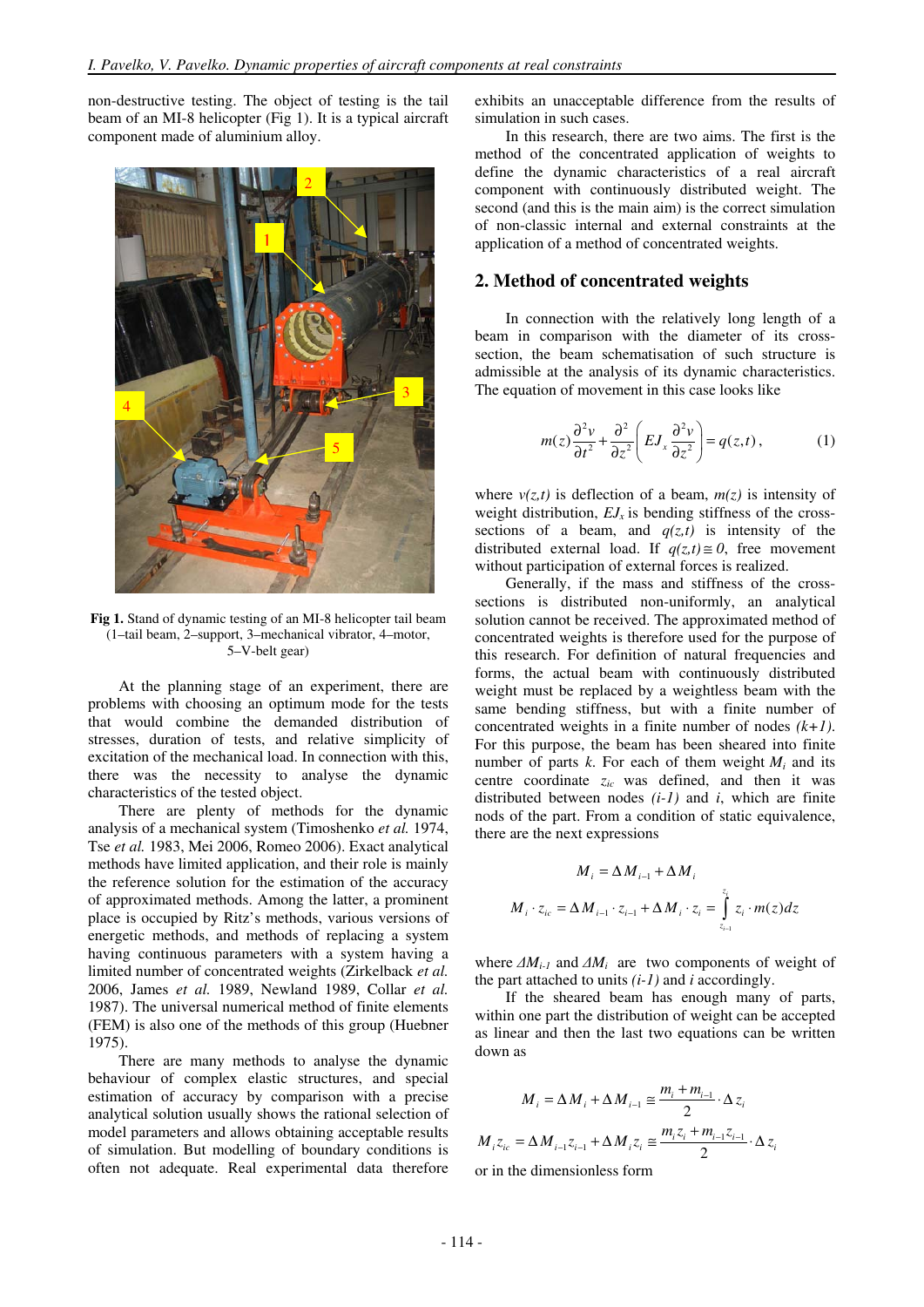$$
\overline{M}_{i} = \Delta \overline{M}_{i} + \Delta \overline{M}_{i-1} \cong \frac{\overline{m}_{i} + \overline{m}_{i-1}}{2} \cdot \Delta \overline{z}_{i},
$$
\n
$$
\overline{M}_{i} \cdot \overline{z}_{ic} = \Delta \overline{M}_{i-1} \cdot \overline{z}_{i-1} + \Delta \overline{M}_{i} \cdot \overline{z}_{i} \cong \frac{\overline{m}_{i} \cdot \overline{z}_{i} + \overline{m}_{i-1} \cdot \overline{z}_{i-1}}{2} \cdot \Delta \overline{z}_{i}.
$$

where  $\Delta M_i = \Delta M_i / (m_0 l), \quad \Delta \overline{z}_i = \Delta z_i / l$ .

As a result, relative weights can be expressed in the dimensionless form as

$$
\Delta \overline{M}_i = \overline{M}_i \cdot \frac{\overline{z}_i - \overline{z}_{ic}}{\Delta \overline{z}_i}, \quad \Delta \overline{M}_{i-1} = \overline{M}_i \cdot \frac{\overline{z}_{ic} - \overline{z}_{i-1}}{\Delta \overline{z}_i}, \qquad (2)
$$

where

$$
\overline{z}_{ic} = \frac{\overline{m}_{i} \cdot \overline{z}_{i} + \overline{m}_{i-1} \cdot \overline{z}_{i-1}}{2M_{i}} \cdot \Delta \overline{z}_{i}
$$

It is obvious, that the total relative weight in node *i* is  $\overline{m}_{i} = \overline{M}_{i} + \overline{M}_{i+1}$ .

On the basis of the principle of superposition, displacement ∆*i* in node *i* (*i=0, 1, … k)* as result of the action of the system of vertical forces  $P_j$  concentrated in all nodes, is defined by the following sum:

$$
\Delta_i = \sum_{j=1}^n \delta_{ij} \cdot P_j = -\sum_{j=1}^n \delta_{ij} \cdot m_j \cdot \Delta_j'', \qquad (3)
$$

where  $\delta_{ij}$  is the factor of elastic compliance.

In the second part of equation (3), the force  $P_j$  is replaced by the inertial force that appears in case of natural vibrations. These vibrations are harmonious with frequency ω. Therefore

$$
\sum_{j=1}^n \delta_{ij} \cdot m_j \Delta_j'' + \Delta_i = 0 \qquad \Delta_i = A_i \cdot \text{Sin} \omega t ,
$$

where  $A_i$  is the amplitude of vibration of node *i*.

As a result the next system of *k* the linear homogeneous algebraic equations should be solved

$$
\delta_{i1}m_{1}A_{1} + ... + \left(-\frac{1}{\omega^{2}} + \delta_{i1}m_{i}\right)A_{i} + ... + \delta_{in}m_{n}A_{n} = 0.
$$
\n
$$
(i = 1, ..., k)
$$
\n(4)

For greater generality, this system of equations is convenient for writing down in a dimensionless view

$$
\overline{\delta}_{ii}\overline{m}_1A_1 + \dots + (-x + \overline{\delta}_{ii}\overline{m}_i)A_i + \dots + \overline{\delta}_{in}\overline{m}_nA_n = 0 , \quad (5)
$$

where 
$$
x = \frac{E J_{x0}}{m_0 l^2} \cdot \frac{1}{\omega^2}
$$
,  $\overline{\delta}_{ij} = \frac{\delta_{ij}}{l^3/(E J_{x0})}$ ,  $m_j = \frac{m_j}{m_0 l}$ 

It is known that a non-trivial decision of system (5) exists if the determinant of the coefficients of the equations is equal to zero.

$$
Det\{[\overline{\delta}_{ij}\overline{m}_j] - x[I]\} = 0, \qquad (6)
$$

Roots  $x_k$  of equation (6) define natural frequencies of vibrations.

$$
\omega_k = \frac{1}{l^2} \cdot \sqrt{\frac{EJ_{x0}}{x_k m_0}}\tag{7}
$$

After their definition, the natural forms can be received too.

To verify the definition of dynamic characteristics by a method of concentrated weights, calculation for a console beam of constant cross-section and uniformly distributed weight was carried out. It was established that if there is  $k=8...10$ , then at least the first two natural frequencies practically coincide with their exact values.

### **3. Analysis of dynamic characteristics of a beam under ideal boundary conditions**

The method described above was used for the numerical analysis of natural frequencies and forms of a beam of the helicopter at perfect boundary conditions: jamming at one tip. In figure 2, the scheme of the test system is presented. The thin-walled tail beam of the helicopter has elastic attachment 1 to the motionless tip, and in the middle part of the beam, additional weight 2 (about 94 kg) is attached. On the free tip of the beam, mechanical vibrator 3 weighing about 50 kg is installed.



**Fig 2.** The beam has elastic support 1 and mass 2 also has the same kind of connection with the beam; 3 is the vibrator

In figure 3, relative distribution of bending stiffness is shown. If it is accepted that the beam and additional weight have absolutely rigid constraints, then the relative distribution of weight among the nodes is in table. The weight of the beam itself, the attached weight in the middle zone of the beam, and the weight of the vibrator is common weight of dynamic system.



**Fig 3.** Distribution of the relative stiffness of the tail beam cross-sections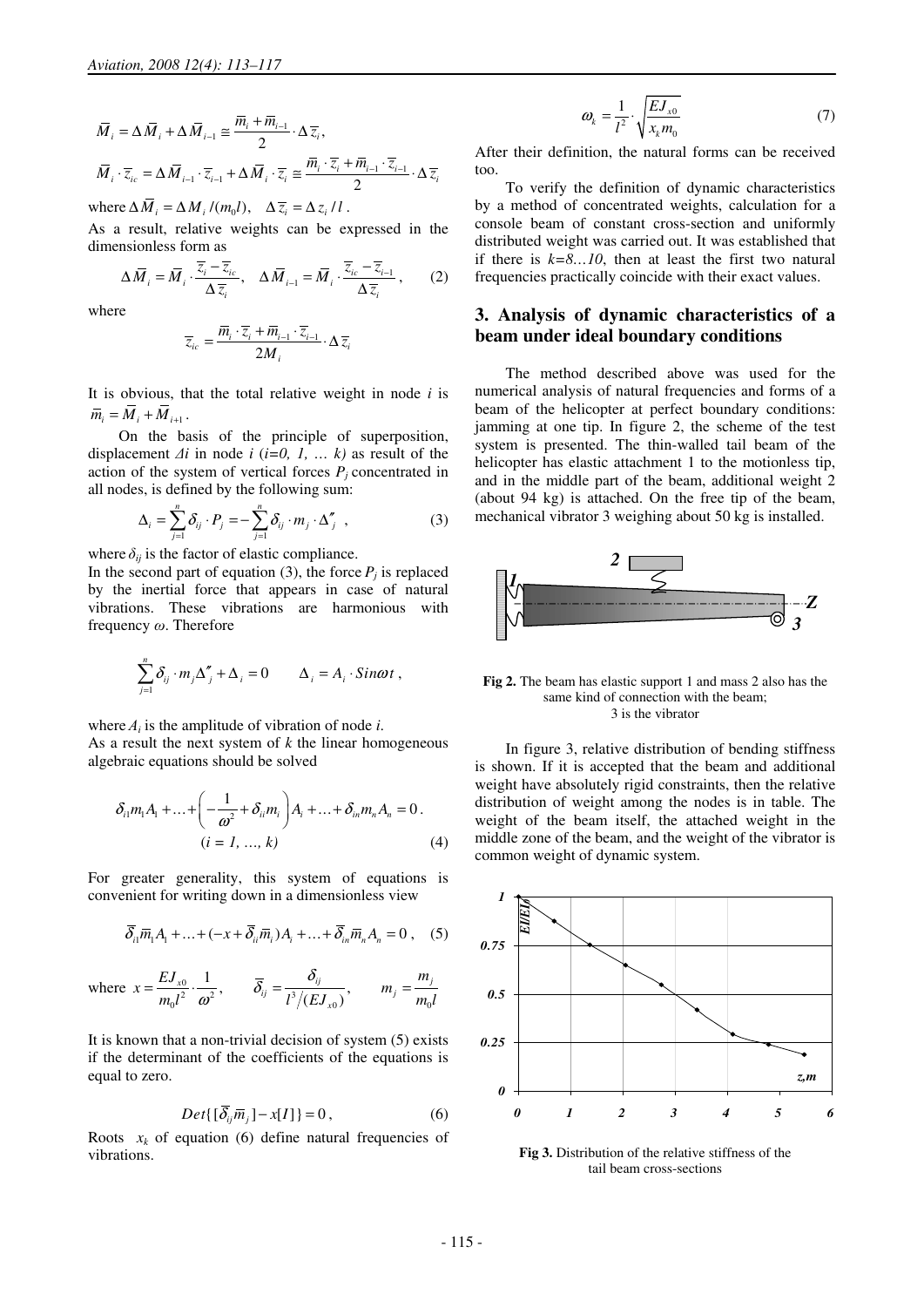In figure 4, the results of calculating the first two natural frequencies and forms are shown. In connection with the significant bending stiffness of the beam and its light weight, it has high frequencies. The second form of vibrations is obeyed by the requirements of planned tests: the maximal curvature of deformed axes of a beam and maximal stress takes place in the middle part of the beam.



**Fig 4.** First and second natural forms of vibration

Mass distribution among the nodes of the system

| Weight           | 0     |   |       |  |       | 3     |  |       |       |
|------------------|-------|---|-------|--|-------|-------|--|-------|-------|
| number           |       |   |       |  |       |       |  |       |       |
| m/m <sub>0</sub> |       |   | 0.043 |  | 0.063 | 0.061 |  | 0.243 | 0.241 |
|                  |       |   |       |  |       |       |  |       |       |
| Weight           |       | 6 |       |  |       |       |  |       | Total |
| number           |       |   |       |  |       |       |  |       |       |
| m/m <sub>0</sub> | 0.049 |   | 0.041 |  | 0.039 |       |  | 0.220 | 1.00  |

## **4. Account of influence of non-classic internal and external constraints**

Two types of deviations from ideal boundary conditions are examined:

– Elastic fastening;

– An elastic attachment of additional concentrated weight.

Let the characteristic of the elastic hinge look like  $M_0 = K\theta$ , where *K* is elastic hinge stiffness,  $\theta$  is the angle of turn in the hinge,  $M_0$  is the bending moment in the hinge.

If single force acts in a node, then the bending moment  $M_0 = I_{z_j}$ . It causes a rigid turn of the beam around the axis of the hinge  $\theta_j = M_0 / K = z_j / K$ . As a result, in section *j* there will be an additional deflection caused by the elastic compliance of the hinge

$$
\delta_{0ij} = \theta_j z_i = \frac{z_i z_j}{K}
$$

or in the dimensionless form

$$
\overline{\delta}_{0ij} = \frac{\delta_{0ij}}{l^3/(EJ_{x0})} = \frac{\overline{z}_i \overline{z}_j}{Kl/(EJ_{x0})}
$$
(8)

To consider the influence of the elastic compliance hinge fastenings, it is necessary to calculate total compliance  $\overline{\delta}_{\Sigma ii} = \overline{\delta}_{ii} + \overline{\delta}_{0ii}$ . The subsequent calculation of frequencies and forms remains the same.

The matrix of elastic compliance should be updated for the account of elasticity of constraint. Let additional weight *ma* be attached to node *k* by means of an elastic connection with stiffness *C.* It is obvious that the connection of additional weight increases the number of degrees of freedom and means that the number of equations of movement will be equal to  $n+1$ . Thus

$$
\delta_{i,n+1} = \begin{cases} \delta_{ik}, \dots, \dots, i \neq k \\ \delta_{kk} + 1/C, \dots, i = k \end{cases}
$$
 (9)

Both kinds of elastic connections are available in the dynamic system examined in above. For the real object prepared for test, an approximated estimation of stiffness of connections has been executed. Their relative values are equal accordingly

$$
\overline{K} = \frac{K}{E J_{x0} / l} = 2.0, \qquad \qquad \overline{C} = \frac{C}{1 / \delta_{kk}} = 1.0
$$

In figure 5, the results of calculating the first two natural frequencies and forms of the beam in this dynamic system are presented. The natural form value for additional concentrated weight is equal to 1.42. This means the displacement of additional concentrated weight is 1.42 times more than the displacement of the free tip of the beam and has the opposite phase of vibrations. It is apparent that the first natural form of beam oscillation is mainly defined by the angular compliance of trailer support. The axis of the beam is practically straight line, which testifies to the small effect of bending. The second natural frequency and the form in this case are more similar to the first frequency and the form of vibrations at rigid jamming. Nevertheless, this form is much more complex.



Fig 5. First and second natural frequencies and forms at non-classic constraints